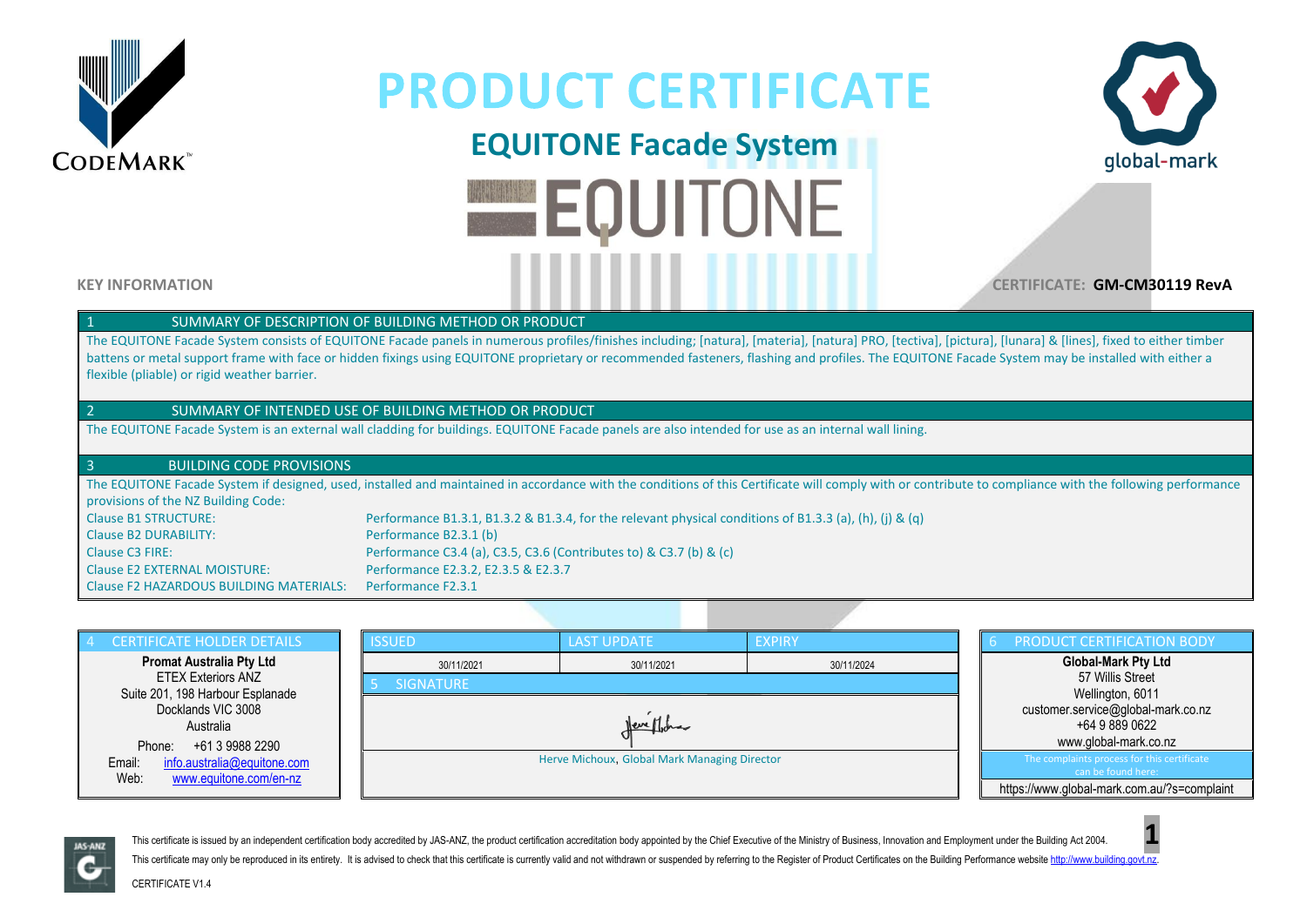

### **EQUITONE Facade System**



#### 7 CONDITIONS AND LIMITATIONS OF USE 1 The EQUITONE Facade System is certified for use as an external wall cladding on buildings complying with the NZ Building Code: a) Designed:

- i. in accordance with NZS 3604:2011 for timber framed buildings, or
- ii. in accordance with NZS 3404:2009 Part 1 and NASH Standard Part 2: May 2019 Light Steel Framed Buildings, or
- iii. in accordance with NZS 4229:2013 for masonry buildings, or
- iv. by Specific Engineering Design in accordance with B1/VM1 by an appropriately qualified engineer, and
- b) where a flexible membrane is incorporated in the EQUITONE Facade System, with the following limitations:
	- i. Substrate and cladding framing deflections not exceeding Span/250, and
	- ii. SLS wind pressure:  $\pm$  1.515 Pa, and
	- iii. ULS wind pressure:  $\pm 2.500$  Pa, and
	- iv. building height: Up to 10 metres, and
- c) where a rigid air barrier is incorporated in the EQUITONE Facade System, with the following limitations:
	- i. Substrate and cladding framing deflections not exceeding Span/250, and
	- ii. SLS wind pressure:  $\pm 2,250$  Pa, and
	- iii. ULS wind pressure:  $\pm$  3,200 Pa, and
	- iv. building height: Up to 25 metres, and
	- v. in accordance with the scope limitations of BRANZ EM7 (version 3, June 2020) paragraph 2, and

d) located anywhere with respect to a relevant boundary (subject to other components of the external wall satisfying fire related code compliance requirements), except that;

- i. [natura] & [materia] must be installed greater than 1 metre away from a relevant boundary, and
- e) in all Exposure Zones (except for microclimates) as defined in NZS 3604:2011 paragraph 4.2.4, provided all fasteners and fixings are in accordance with section 4 of NZS 3604:2011, and
- f) with aluminium window and door joinery that meets the requirements of NZS 4211:2008 and installed with suitable vertical jambs and horizontal heads and sills flashings.
- 2 EQUITONE Facade panels are certified for use as an internal wall lining in buildings:
	- a) with Importance Levels of 1 to 4 and
	- b) in any area of the building, except wet areas, and
	- c) with or without an automatic fire sprinkler system.
- 3 The EQUITONE Facade System must be specified, installed and maintained in accordance with the following documentation referenced as the applicable technical literature:
	- o EQUITONE Design & Installation Guide\_Face fixings on timber frame NZ\_SEP2021v1
	- o EQUITONE construction details NZ face fixings on timber support frame AUG2021v2
	- o EQUITONE Design & Installation Guide\_Face fixings on metal frame NZ\_SEP2021v1
	- o EQUITONE construction details NZ face fixings on metal support frame AUG2021v2
	- o EQUITONE Design & Installation Guide\_Concealed fixing system NZ\_SEP2021v1
	- o EQUITONE construction details NZ concealed fixing system AUG2021v2
	- o EQUITONE comprehensive cleaning & maintenance information\_E-35-01 en v3\_OCT2021 ANZv2



This certificate is issued by an independent certification body accredited by JAS-ANZ, the product certification accreditation body appointed by the Chief Executive of the Ministry of Business. Innovation and Employment un

This certificate may only be reproduced in its entirety. It is advised to check that this certificate is currently valid and not withdrawn or suspended by referring to the Register of Product Certificates on the Building P The purpose of construction site audits is to confirm the practicability of installing the product: and to confirm the appropriateness and accuracy of installation instructions. In issuing this certificate. Global-Mark has advise or reports. In placing the CodeMark mark on the product/system, the certificate holder makes a declaration of compliance with the certification standard(s) and confirms that the product is identical to the product c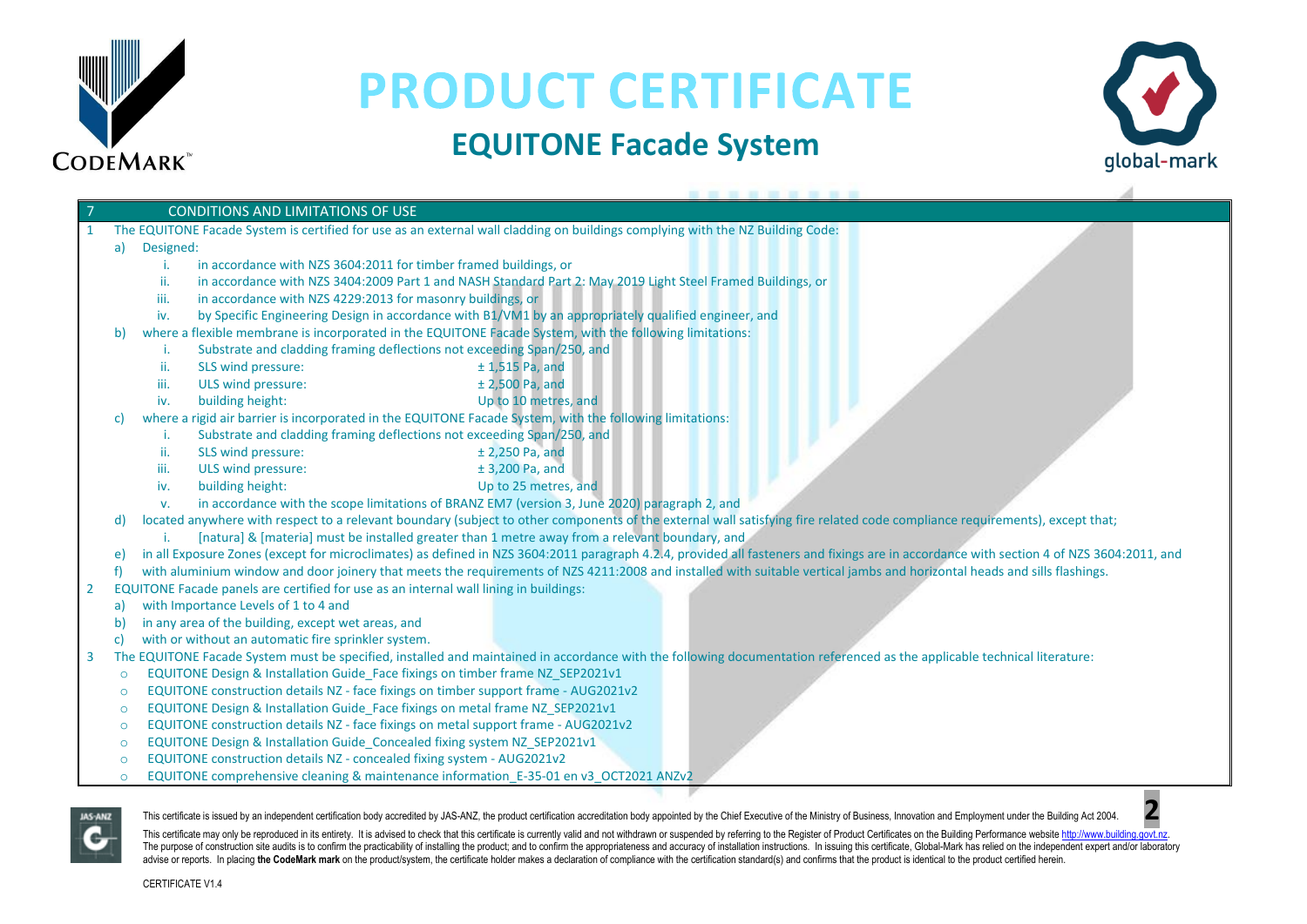

### **EQUITONE Facade System**



| certificate and that all design conditions of this certificate have been met.<br>5<br>Certificate (CCC).                                                                                                                                                                                                                                                                                                                                                                                                                                                                                                                             | The designer shall provide a signed declaration for submission with the building consent application that the use of this product in the proposed building work falls within the scope of this<br>The installer shall supply a signed Declaration that the product has been installed in accordance with the installation conditions of this certificate, for consideration for issuing a Code Compliance |
|--------------------------------------------------------------------------------------------------------------------------------------------------------------------------------------------------------------------------------------------------------------------------------------------------------------------------------------------------------------------------------------------------------------------------------------------------------------------------------------------------------------------------------------------------------------------------------------------------------------------------------------|-----------------------------------------------------------------------------------------------------------------------------------------------------------------------------------------------------------------------------------------------------------------------------------------------------------------------------------------------------------------------------------------------------------|
| <b>HEALTH AND SAFETY INFORMATION</b><br>8                                                                                                                                                                                                                                                                                                                                                                                                                                                                                                                                                                                            |                                                                                                                                                                                                                                                                                                                                                                                                           |
| [lunara] Material Safety Data Sheet_MAR2021 ANZv1, ref: E-45-20 en v2<br>$\circ$<br>[natura] Material Safety Data Sheet MAR2021 ANZv2, ref: E-45-09 en v3<br>$\Omega$<br>[natura] PRO_ Material Safety Data Sheet_MAR2021 ANZv2, ref: E-45-13 en v3<br>$\circ$<br>[pictura] Material Safety Data Sheet MAR2021 ANZv2, ref: E-45-10 en v3<br>$\circ$<br>[tectiva] Material Safety Data Sheet MAR2021 ANZv2, ref: F05 E-45-08 en v2<br>$\circ$<br>[lines] Material Safety Data Sheet MAR2021 ANZv2, ref: E-45-12 en v2<br>$\circ$<br>Luko SDS 2019 en Safety Data Sheet, issued 22.07.2019 Version 2<br>$\circ$                        | Standard industry safety practices and manufacturer safety requirement as detailed in the technical literature including the applicable MSDS and SDS must be observed at all times. Please refer to:                                                                                                                                                                                                      |
| SUPPORTING INFORMATION ABOUT DESCRIPTION<br>$\overline{9}$                                                                                                                                                                                                                                                                                                                                                                                                                                                                                                                                                                           |                                                                                                                                                                                                                                                                                                                                                                                                           |
| documentation:<br>[tectiva] Material Information Sheet AUG2021 ANZv2, ref: E-45-01 en v8<br>$\circ$<br>[natura] Material Information Sheet MAR2021 ANZv2, ref: E-45-02 en v7<br>$\circ$<br>[natura] pro Material Information Sheet MAR2021 ANZv2, ref: E-45-03 en v7<br>$\circ$<br>[pictura] Material Information Sheet MAR2021 ANZv2, ref: E-45-04 en v4<br>$\circ$<br>[lines] LT Material Information Sheet AUG2021 ANZv2, ref: E-45-06 en v7<br>$\circ$<br>[materia]_Material Information Sheet_JUL2019 ANZv1, ref: E-45-07 en v4<br>$\circ$<br>[lunara] Material Information Sheet AUG2021 ANZv2, ref: E-45-19 en v5<br>$\Omega$ | The EQUITONE Facade panels are fibre reinforced cement sheeting (Fibre Cement) manufactured in accordance with EN 12467 and AS/NZS 2908.2. Material information is provided in the following                                                                                                                                                                                                              |
| 10 <sup>°</sup><br>SUPPORTING INFORMATION ABOUT INTENDED USE                                                                                                                                                                                                                                                                                                                                                                                                                                                                                                                                                                         |                                                                                                                                                                                                                                                                                                                                                                                                           |
| EQUITONE Design & Installation Guide Face fixings on timber frame NZ SEP2021v1<br>$\circ$<br>EQUITONE Design & Installation Guide_Face fixings on metal frame NZ_SEP2021v1<br>$\circ$<br>EQUITONE Design & Installation Guide Concealed fixing system NZ SEP2021v1<br>$\circ$<br>For recommended cleaning and general maintenance instructions of the EQUITONE Facade System, refer to:                                                                                                                                                                                                                                              | The EQUITONE Facade System accessories and approved construction components are detailed in the following technical documentation:                                                                                                                                                                                                                                                                        |

o EQUITONE comprehensive cleaning & maintenance information\_E-35-01 en v3\_OCT2021 ANZv2



This certificate is issued by an independent certification body accredited by JAS-ANZ, the product certification accreditation body appointed by the Chief Executive of the Ministry of Business, Innovation and Employment un

This certificate may only be reproduced in its entirety. It is advised to check that this certificate is currently valid and not withdrawn or suspended by referring to the Register of Product Certificates on the Building P The purpose of construction site audits is to confirm the practicability of installing the product; and to confirm the appropriateness and accuracy of installation instructions. In issuing this certificate, Global-Mark has advise or reports. In placing the CodeMark mark on the product/system, the certificate holder makes a declaration of compliance with the certification standard(s) and confirms that the product is identical to the product c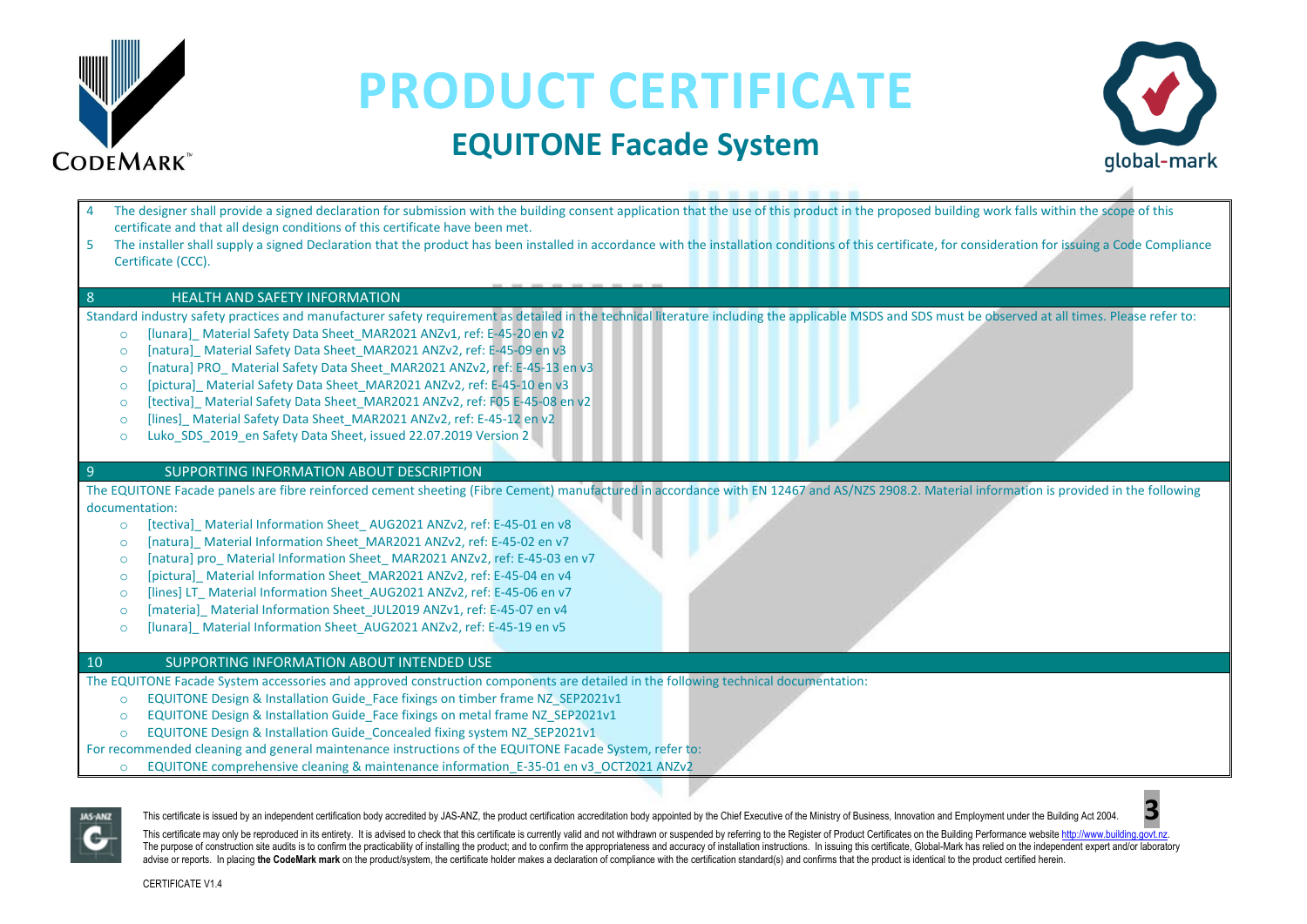

### **EQUITONE Facade System**



| 11<br>SUPPORTING INFORMATION ABOUT CONDITIONS AND LIMITATIONS OF USE                                                                                                                                       |                                                |                                                                                             |                           |  |  |  |  |
|------------------------------------------------------------------------------------------------------------------------------------------------------------------------------------------------------------|------------------------------------------------|---------------------------------------------------------------------------------------------|---------------------------|--|--|--|--|
| In addition to the limitations of Conditions 1 (c) i-iv, other design features and parameters that limit the scope of BRANZ EM7 also limit the scope of this certificate and must be taken into account by |                                                |                                                                                             |                           |  |  |  |  |
|                                                                                                                                                                                                            | the designer.                                  |                                                                                             |                           |  |  |  |  |
| 12                                                                                                                                                                                                         | <b>BASIS FOR CERTIFICATION</b>                 |                                                                                             |                           |  |  |  |  |
| The certification decision is based on independent technical review(s) of test report(s), engineering opinion(s) and other documented evidence(s), factory audit(s) and site review(s), including:         |                                                |                                                                                             |                           |  |  |  |  |
| <b>Code Clause</b>                                                                                                                                                                                         |                                                | <b>Compliance pathway</b>                                                                   | <b>Evidence</b>           |  |  |  |  |
| <b>Clause B1 STRUCTURE:</b>                                                                                                                                                                                |                                                | Verification method - Testing and assessment                                                | 1 to 14 and 16 to 23      |  |  |  |  |
| <b>Clause B2 DURABILITY:</b>                                                                                                                                                                               |                                                | Verification method - Testing and assessment                                                | 1 to 15 and 24 to 26      |  |  |  |  |
| Clause C3 FIRE:                                                                                                                                                                                            |                                                | Verification method - Testing and assessment, Acceptable solution - Testing and assessment, | 1 to 14 and 27 to 34      |  |  |  |  |
|                                                                                                                                                                                                            | <b>Clause E2 EXTERNAL MOISTURE:</b>            | Verification method - Testing and assessment                                                | 1 to 14 and 35 to 37      |  |  |  |  |
|                                                                                                                                                                                                            | <b>Clause F2 HAZARDOUS BUILDING MATERIALS:</b> | Alternate solution - Expert judgement                                                       | 1 to 14 and 38 to 44      |  |  |  |  |
| 13                                                                                                                                                                                                         | SUPPORTING DOCUMENTATION FOR CERTIFICATION     |                                                                                             |                           |  |  |  |  |
| <b>Ref</b>                                                                                                                                                                                                 | <b>Author</b>                                  | <b>Title</b>                                                                                | Date and/or revision      |  |  |  |  |
| 1.                                                                                                                                                                                                         | <b>ETEX Exteriors ANZ</b>                      | EQUITONE Design & Installation Guide Face fixings on timber frame NZ SEP2021v1              | September 2021, Rev 1     |  |  |  |  |
| 2.                                                                                                                                                                                                         | <b>ETEX Exteriors ANZ</b>                      | EQUITONE construction details NZ - face fixings on timber support frame - AUG2021v2         | <b>August 2021, Rev 2</b> |  |  |  |  |
| 3.                                                                                                                                                                                                         | <b>ETEX Exteriors ANZ</b>                      | EQUITONE Design & Installation Guide_Face fixings on metal frame NZ_SEP2021v1               | September 2021, Rev 1     |  |  |  |  |
| 4.                                                                                                                                                                                                         | <b>ETEX Exteriors ANZ</b>                      | EQUITONE construction details NZ - face fixings on metal support frame - AUG2021v2          | <b>August 2021, Rev 2</b> |  |  |  |  |
| 5.                                                                                                                                                                                                         | <b>ETEX Exteriors ANZ</b>                      | EQUITONE Design & Installation Guide_Concealed fixing system NZ_SEP2021v1                   | September 2021, Rev 1     |  |  |  |  |
| 6.                                                                                                                                                                                                         | <b>ETEX Exteriors ANZ</b>                      | EQUITONE construction details NZ - concealed fixing system - AUG2021v2                      | <b>August 2021, Rev 2</b> |  |  |  |  |
| 7.                                                                                                                                                                                                         | <b>ETEX Exteriors ANZ</b>                      | [tectiva] Material Information Sheet AUG2021 ANZv2, ref: E-45-01 en v8                      | <b>August 2021, Rev 2</b> |  |  |  |  |
| 8.                                                                                                                                                                                                         | <b>ETEX Exteriors ANZ</b>                      | [natura] Material Information Sheet MAR2021 ANZv2, ref: E-45-02 en v7                       | <b>March 2021, Rev 2</b>  |  |  |  |  |
| 9.                                                                                                                                                                                                         | <b>ETEX Exteriors ANZ</b>                      | [natura] pro Material Information Sheet MAR2021 ANZv2, ref: E-45-03 en v7                   | <b>March 2021, Rev 2</b>  |  |  |  |  |
| 10.                                                                                                                                                                                                        | <b>ETEX Exteriors ANZ</b>                      | [pictura] Material Information Sheet MAR2021 ANZv2, ref: E-45-04 en v4                      | March 2021, Rev 2         |  |  |  |  |
| 11.                                                                                                                                                                                                        | <b>ETEX Exteriors ANZ</b>                      | [lines] LT Material Information Sheet AUG2021 ANZv2, ref: E-45-06 en v7                     | <b>August 2021, Rev 2</b> |  |  |  |  |
| 12.                                                                                                                                                                                                        | <b>ETEX Exteriors ANZ</b>                      | [materia] Material Information Sheet JUL2019 ANZv1, ref: E-45-07 en v4                      | July 2021, Rev 1          |  |  |  |  |
| 13.                                                                                                                                                                                                        | <b>ETEX Exteriors ANZ</b>                      | [lunara] Material Information Sheet AUG2021 ANZv2, ref: E-45-19 en v5                       | <b>August 2021, Rev 2</b> |  |  |  |  |
| 14.                                                                                                                                                                                                        | <b>ETEX Exteriors ANZ</b>                      | Luko Material Information Sheet Sep2020 ANZv1, ref: A14 E-50-12 en v2                       | September 2020, Rev 1     |  |  |  |  |
| 15.                                                                                                                                                                                                        | <b>ETEX Exteriors ANZ</b>                      | EQUITONE comprehensive cleaning & maintenance information E-35-01 en v3 OCT2021 ANZv2       | October 2021, Rev 2       |  |  |  |  |
| 16.                                                                                                                                                                                                        | <b>Venn Engineering</b>                        | VE-EQA201217E_Structural Analysis Report EQUITONE Cladding                                  | 30 July 2021, Rev E       |  |  |  |  |
| 17.                                                                                                                                                                                                        | <b>Azuma Design Pty Ltd</b>                    | Test Report AZT0326.20                                                                      | 10 August 2020            |  |  |  |  |



This certificate is issued by an independent certification body accredited by JAS-ANZ, the product certification accreditation body appointed by the Chief Executive of the Ministry of Business, Innovation and Employment un

This certificate may only be reproduced in its entirety. It is advised to check that this certificate is currently valid and not withdrawn or suspended by referring to the Register of Product Certificates on the Building P The purpose of construction site audits is to confirm the practicability of installing the product; and to confirm the appropriateness and accuracy of installation instructions. In issuing this certificate, Global-Mark has advise or reports. In placing the CodeMark mark on the product/system, the certificate holder makes a declaration of compliance with the certification standard(s) and confirms that the product is identical to the product c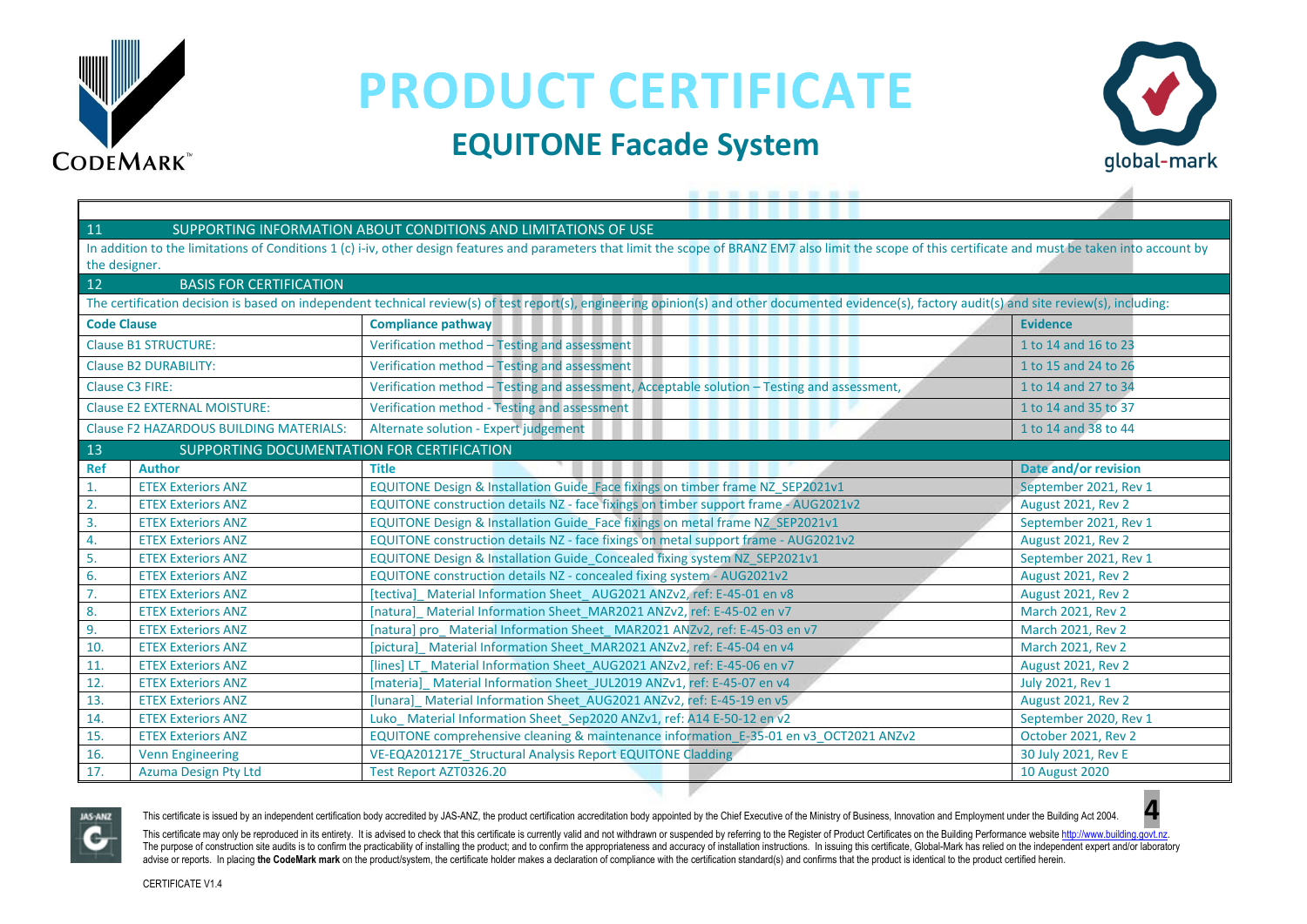

### **EQUITONE Facade System**



| 18. | <b>Azuma Design Pty Ltd</b>                 | Test Report AZT0327.20                                                                           | 7 August 2020         |
|-----|---------------------------------------------|--------------------------------------------------------------------------------------------------|-----------------------|
| 19. | Azuma Design Pty Ltd                        | Test Report AZT0328.20                                                                           | <b>12 August 2020</b> |
| 20. | Azuma Design Pty Ltd                        | Test Report AZT0329.20                                                                           | <b>6 August 2020</b>  |
| 21. | <b>Azuma Design Pty Ltd</b>                 | Test Report AZT0330.20                                                                           | <b>12 August 2020</b> |
| 22. | <b>Azuma Design Pty Ltd</b>                 | Test Report AZT0331.20<br>and her less and and an                                                | <b>12 August 2020</b> |
| 23. | Azuma Design Pty Ltd                        | Test Report AZT0339.20                                                                           | <b>20 August 2020</b> |
| 24. | <b>Oculus Architectural Engineering Ltd</b> | Durability Assessment for EQUITONE & CEDRAL Cladding, J200059                                    | 30 July 2020          |
| 25. | <b>SIRIM QAS International</b>              | Test reports, 2015CB2159, 2015CB2160, 2015CB2161, 2015CB2162, 2015CB2163, 2015CB2164, 2015CB2165 | 6 January 2016        |
| 26. | <b>SIRIM QAS International</b>              | Test reports, 2015CB2152, 2015CB2153, 2015CB2154, 2015CB2155, 2015CB2156, 2015CB2157, 2015CB2158 | 6 January 2016        |
| 27. | <b>AWTA Product Testing</b>                 | ISO 5660.1 Group number certificate no. 19-003368                                                | 21 June 2019          |
| 28. | <b>AWTA Product Testing</b>                 | ISO 5660.1 Group number certificate no. 19-003656                                                | 9 August 2019         |
| 29. | <b>AWTA Product Testing</b>                 | ISO 5660.1 Group number certificate no. 19-004984                                                | 13 September 2019     |
| 30. | <b>AWTA Product Testing</b>                 | ISO 5660.1 Group number certificate no. 19-005701                                                | 19 November 2019      |
| 31. | <b>AWTA Product Testing</b>                 | ISO 5660.1 Test report no. 19-002856                                                             | 14 June 2019          |
| 32. | <b>AWTA Product Testing</b>                 | ISO 5660.1 Test report no. 19-002855                                                             | 8 August 2019         |
| 33. | <b>AWTA Product Testing</b>                 | ISO 5660.1 Test report no. 19-004983                                                             | 12 September 2019     |
| 34. | <b>AWTA Product Testing</b>                 | ISO 5660.1 Test report no. 19-005702                                                             | 19 November 2019      |
| 35. | <b>Facade Testing NZ Limited</b>            | E2/VM1 Facade Test report no. FT-R1040                                                           | 24 March 2020         |
| 36. | <b>Facade Testing NZ Limited</b>            | E2/VM1 Facade Test report no. FT-R1042                                                           | 24 March 2020         |
| 37. | <b>Oculus Architectural Engineering Ltd</b> | EQUITONE Facade System Weatherproofing Assessment, ref: J200067                                  | 25 September 2020     |
| 38. | <b>ETEX Exteriors ANZ</b>                   | [lunara] Material Safety Data Sheet_MAR2021 ANZv1, ref: E-45-20 en v2                            | <b>March 2021</b>     |
| 39. | <b>ETEX Exteriors ANZ</b>                   | [natura] Material Safety Data Sheet MAR2021 ANZv2, ref: E-45-09 en v3                            | <b>March 2021</b>     |
| 40. | <b>ETEX Exteriors ANZ</b>                   | [natura] PRO_ Material Safety Data Sheet_MAR2021 ANZv2, ref: E-45-13 en v3                       | <b>March 2021</b>     |
| 41. | <b>ETEX Exteriors ANZ</b>                   | [pictura]_Material Safety Data Sheet_MAR2021 ANZv2, ref: E-45-10 en v3                           | <b>March 2021</b>     |
| 42. | <b>ETEX Exteriors ANZ</b>                   | [tectiva] Material Safety Data Sheet MAR2021 ANZv2, ref: F05 E-45-08 en v2                       | <b>March 2021</b>     |
| 43. | <b>ETEX Exteriors ANZ</b>                   | [lines] Material Safety Data Sheet_MAR2021 ANZv2, ref: E-45-12 en v2                             | <b>March 2021</b>     |
| 44. | <b>ETEX Exteriors ANZ</b>                   | [luko] SDS 2019 en Safety Data Sheet, issued 22.07.2019 Version 2                                | 22 July 2019          |



This certificate is issued by an independent certification body accredited by JAS-ANZ, the product certification accreditation body appointed by the Chief Executive of the Ministry of Business, Innovation and Employment un

This certificate may only be reproduced in its entirety. It is advised to check that this certificate is currently valid and not withdrawn or suspended by referring to the Register of Product Certificates on the Building P The purpose of construction site audits is to confirm the practicability of installing the product; and to confirm the appropriateness and accuracy of installation instructions. In issuing this certificate, Global-Mark has advise or reports. In placing the CodeMark mark on the product/system, the certificate holder makes a declaration of compliance with the certification standard(s) and confirms that the product is identical to the product c